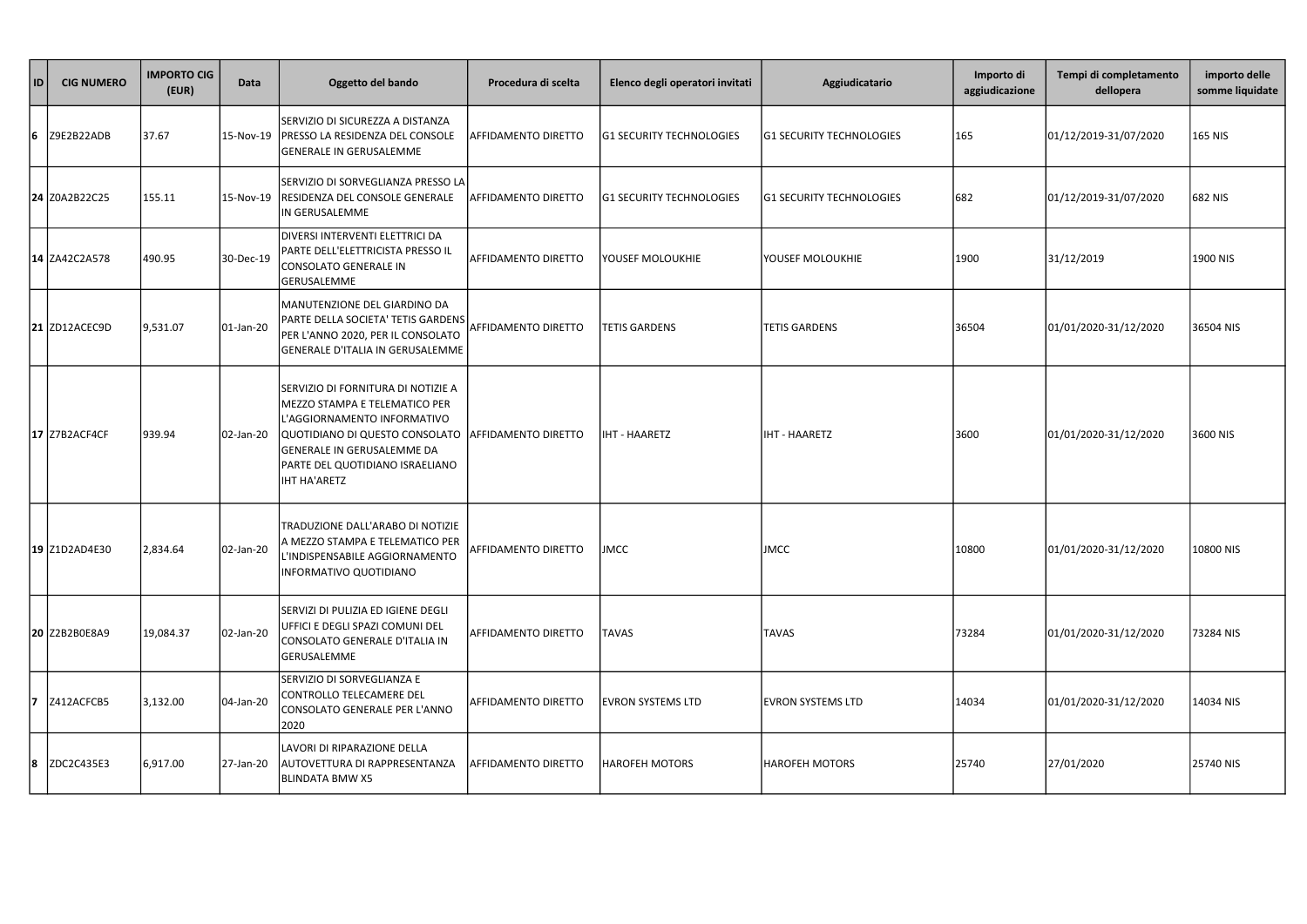| 19        | Z9C2BF90FA           | 623.00 | 24-Feb-20 | SOSTITUZIONE FARO ANABBAGLIANTE,<br>LAMPADINA X.ONN PIU'<br>MANODOPERA PER L'AUTOVETTURA<br><b>BMW DI QUESTO CONSOLATO</b><br><b>GENERALE</b>                                                                                                                                                            | AFFIDAMENTO DIRETTO        | HAROFEH MOTORS                  | <b>HAROFEH MOTORS</b>           | 2747  | 24/02/2020               | 2747 NIS  |
|-----------|----------------------|--------|-----------|----------------------------------------------------------------------------------------------------------------------------------------------------------------------------------------------------------------------------------------------------------------------------------------------------------|----------------------------|---------------------------------|---------------------------------|-------|--------------------------|-----------|
| 14        | Z982C26281           | 770.00 | 05-Mar-20 | ASSICURAZIONE TOYOTA YARIS DAL<br>01/03/2020 AL 28/02/2021                                                                                                                                                                                                                                               | AFFIDAMENTO DIRETTO        | JABR & CO INSURANCE BROKER      | JABR & CO INSURANCE BROKER      | 2840  | 01/03/2020 AL 28/02/2021 | 2840 NIS  |
|           | 10 ZCE2C26355        | 777.00 | 05-Mar-20 | AMMORTIZZATORI, BRACCIO<br>AMMORTIZZATORI, CONVERGENZA,<br>MANO D'OPERA AUTOVETTURA DI<br>SERVIZIO SUZUKI TARGA CC96-164-22                                                                                                                                                                              | AFFIDAMENTO DIRETTO        | <b>HAROFEH MOTORS</b>           | <b>HAROFEH MOTORS</b>           | 3381  | 13/02/2020               | 3381 NIS  |
| 5         |                      | 0.00   | 12-Mar-20 | SERVIZIO DI TRASPORTO ASSICURATO<br>NEI LOCALI DEL CONSOLATO<br>GENERALE DEI BENI DELLA SEDE<br>(MOBILIO E VASELLAME)                                                                                                                                                                                    | AFFIDAMENTO DIRETTO        | <b>INFINITY PACK &amp; SHIP</b> | <b>INFINITY PACK &amp; SHIP</b> | 11115 | <b>UNA SETTIMANA</b>     | 11115 NIS |
|           | 12 ZF92C33209        | 298.92 |           | INSTALLAZIONE DI DUE PUNTI RETE<br>20-Mar-20 PER IL RILEVATORE PRESENZE PRESSO<br>L CONSOLATO GENERALE                                                                                                                                                                                                   | <b>AFFIDAMENTO DIRETTO</b> | N M SYSTEMS                     | N M SYSTEMS                     | 1112  | 08/03/2020               | 1112 NIS  |
|           | 15 Z012C8CC4A        | 279.11 |           | AQUISIZIONE DEL SERVIZIO PER LO<br>SMONTAGGIO E IL RECUPERO DEL<br>MATERIALE DI SORVEGLIANZA, DI<br>PROPRIETA' DEL CONSOLATO<br>26-Mar-20 GENERALE IN GERUSALEMME,<br>INSTALLATO PRESSO L'IMMOBILE<br>ADIBITO A RESIDENZA DEL CONSOLE<br><b>GENERALE, IN VISTA DELLA</b><br>CONCLUSIONE DEL CONTRATTO DI | <b>AFFIDAMENTO DIRETTO</b> | <b>NM SYSTEMS</b>               | <b>NM SYSTEMS</b>               | 1287  | 26/03/2020               | 1287 NIS  |
| <b>23</b> |                      | 0.00   | 14-Apr-20 | Affitto alloggio provvisorio Console<br>Generale dal 14-05-2020 - 15-07-2020 AFFIDAMENTO DIRETTO                                                                                                                                                                                                         |                            | The American Colonny Hotel      | The American Colonny Hotel      |       | 14/04/2020 - 15/07/2020  | 27600 USD |
|           | 11 ZF12C26100        | 416.00 | 24-Apr-20 | OLIO MOTORE, FILTRO OLIO MOTORE,<br>FILTRO ARIA, PASTICCHE FRENI<br><b>ANTERIORI AUTOVETTURA YARIS</b><br>TARGA CC96-371-22                                                                                                                                                                              | AFFIDAMENTO DIRETTO        | <b>HAROFEH MOTORS</b>           | <b>HAROFEH MOTORS</b>           | 1806  | 24/02/2020               | 1806 NIS  |
|           | <b>13 Z542C4D844</b> | 120.61 | 24-Apr-20 | MONTAGGIO DEL RILEVATORE DELLE<br><b>PRESENZE CON CANALINE ELETTRICHE</b>                                                                                                                                                                                                                                | AFFIDAMENTO DIRETTO        | N M SYSTEMS                     | N M SYSTEMS                     | 478   | 08/03/2020               | 468 NIS   |
| 16        |                      | 0.00   | 24-Apr-20 | ACQUISTO MATERIALE PROTEZIONE E<br><b>PREVENZIONE COVID</b>                                                                                                                                                                                                                                              | <b>AFFIDAMENTO DIRETTO</b> | Center Pharmacy                 | Center Pharmacy                 | 3025  | 24/04/2020               | 3025 NIS  |
| 22        |                      | 0.00   | 23-Jun-20 | affitto residenza console generale dal<br>15/07/2020-31/12/2020                                                                                                                                                                                                                                          | AFFIDAMENTO DIRETTO        | Yaacov Gorsd ID 326980703       | Yaacov Gorsd ID 326980703       | 44387 | 44387 USD                | 44387 USD |